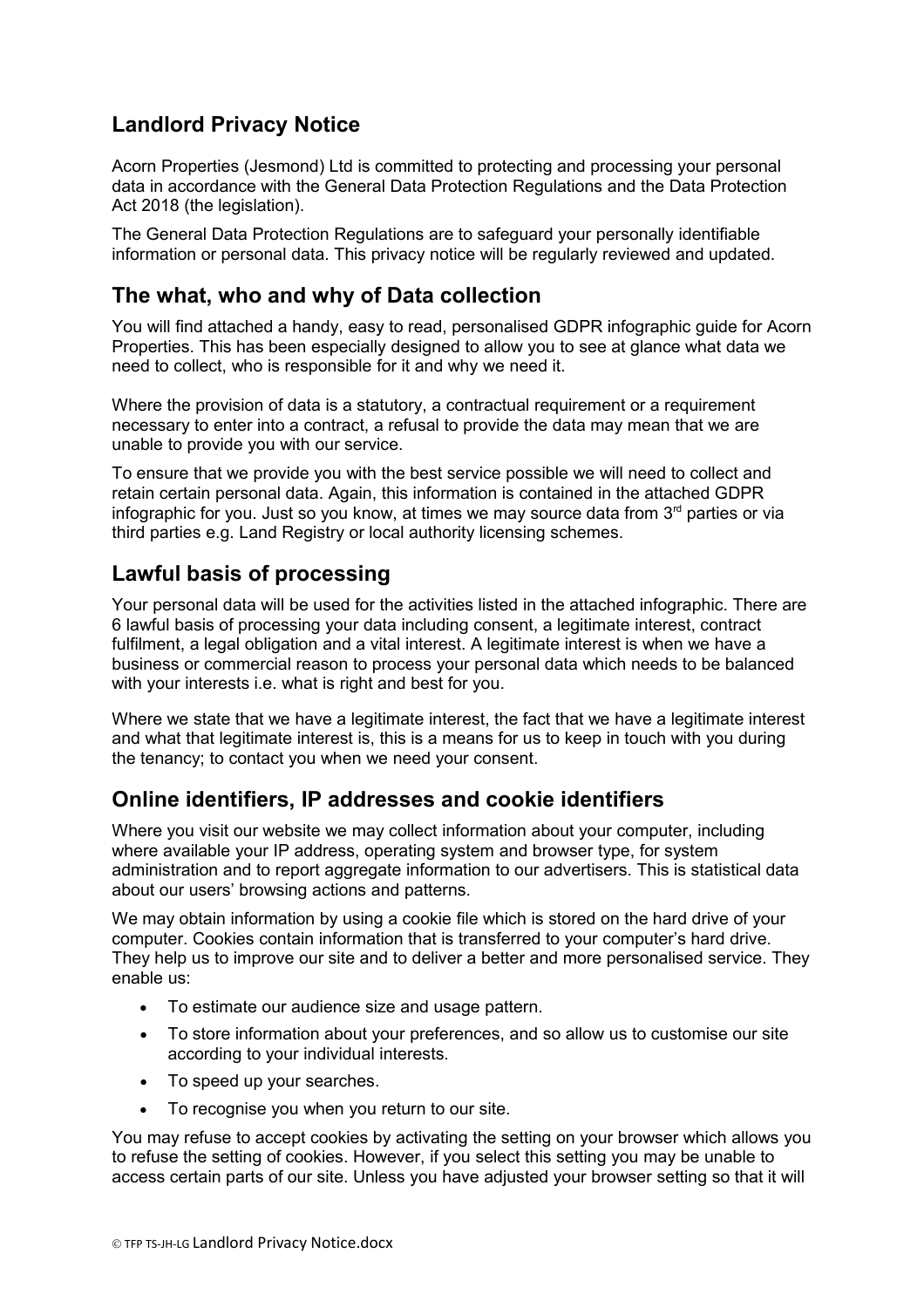refuse cookies, our system will issue cookies when you log on to our site. You can find more information about cookies at [www.allaboutcookies.org](http://www.allaboutcookies.org/)

This policy only applies to our site. If you leave our site via a link or otherwise, you will be subject to the privacy policy of that website provider. We have no control over that privacy policy or the terms of the website and you should check their privacy policy before continuing to access the site.

### **Who will my data be shared with?**

It will be necessary for us to process or share all or some of your personal data with a range of individuals, businesses and organisations you will find the types of organisations and agencies on the attached personalised GDPR infographic.

#### **How is my data stored?**

Your personal data is stored in the way described on the attached GDPR infographic and the data is always stored within the European Union or outside of the European Union but with an organisation operating under the General Data Protection Regulations.

### **How long do you keep my data?**

We will retain some elements of your personal data for up to the time identified on the attached GDPR infographic after we cease to be your agent. What information can be anonymized will be when no longer required for either contractual fulfilment or a legitimate interest. If the lawful basis for processing your data was consent then you may withdraw consent at any time and we provide an opt out option on every marketing communication for this purpose.

# **Your rights**

You have a right of access to check your personal data to verify the lawful basis of processing. We are obliged to respond to an access request within 30 days and may not charge a fee, unless the request is unfounded, excessive or repetitive. If a fee is charged it is to be a reasonable fee based upon the administrative cost of providing the information.

You have a right to rectification if the data we hold is either inaccurate or incomplete. If your data has been disclosed to third parties then we must inform them of the rectification, where possible.

You have a right to erasure of your data when consent is our basis of processing (the right to be forgotten). You may request that your personal data be erased, for example, where there is no compelling reason for its continued processing or where you withdraw consent. We will comply with your request unless we have another basis of processing justifying our retaining the data (for example a legal requirement or the defence of a legal claim).

You have some rights to ask us to restrict processing i.e. to block or supress processing where, for example, the data may be incorrect and whilst the accuracy is verified. We are permitted to store the data.

# **Your right to object**

You do have a right to object to further processing of your personal data. We may be required to stop processing unless there is some other legitimate basis of processing such as a legitimate interest (i.e. HMRC) or a requirement for the exercise or defence of a legal claim.